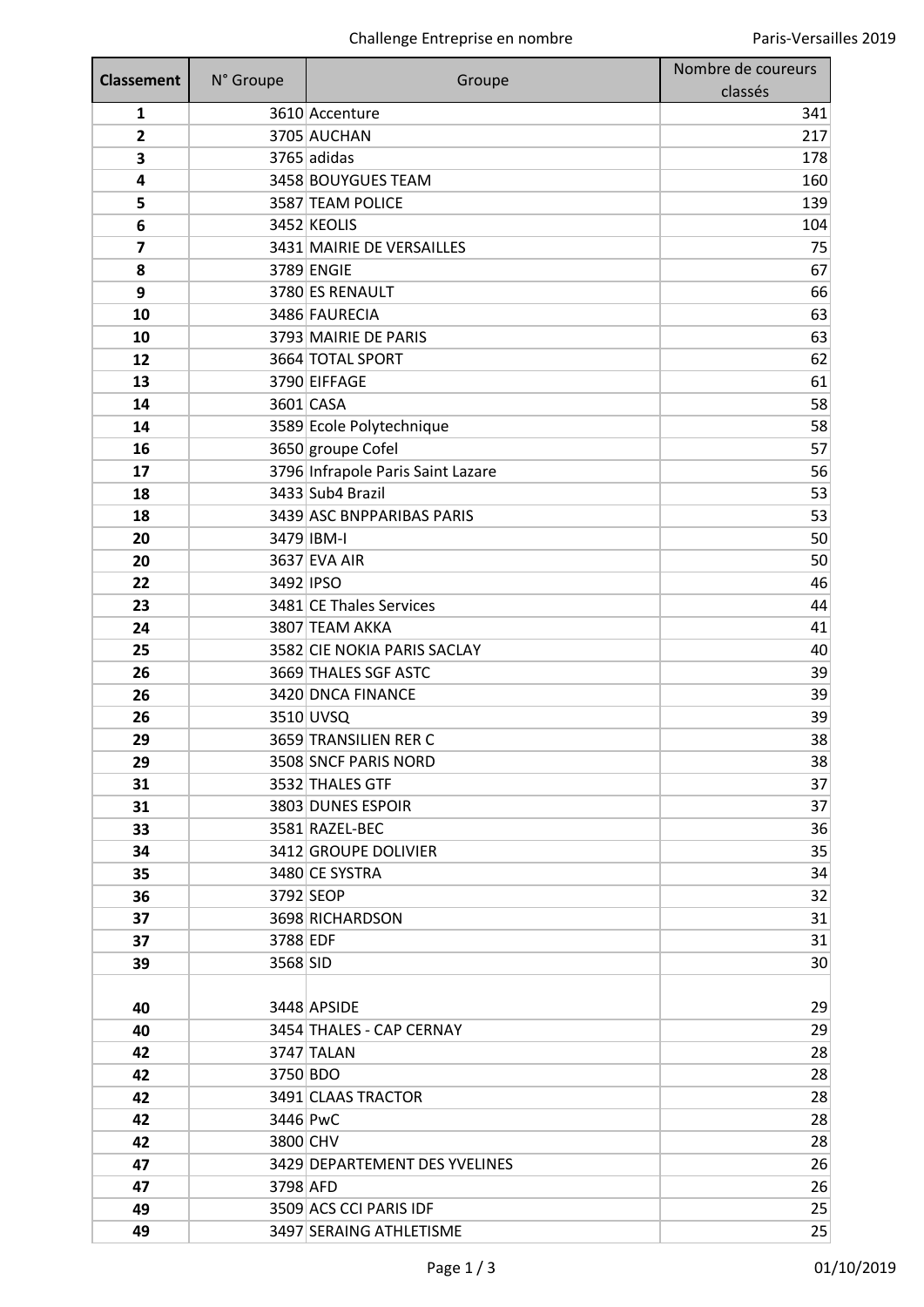| <b>Classement</b> | N° Groupe | Groupe                                                  | Nombre de coureurs |
|-------------------|-----------|---------------------------------------------------------|--------------------|
|                   |           |                                                         | classés            |
| 49                |           | 3572 AS GE CGR                                          | 25                 |
| 49                |           | 3586 TEAM RUNNING DE PARIS-EST                          | 25                 |
| 49                |           | 3598 SNCF RESEAU - EIC PARIS RIVE GAUCHE                | 25                 |
| 49                |           | 3772 PAI Community                                      | 25                 |
| 55                |           | 3746 Onepoint x Weave                                   | 24                 |
| 55                |           | 3786 CEA PARIS SACLAY                                   | 24                 |
| 57                |           | 3554 CE LENOTRE                                         | 23                 |
| 57                |           | 3801 Etoile de Martin                                   | 23                 |
| 57                |           | 3623 TEAM SGS                                           | 23                 |
| 57                |           | 3544 ITESOFT                                            | 23                 |
| 57                |           | 3805 Paris 7                                            | 23                 |
| 62                |           | 3756 OLYMPUS                                            | 22                 |
| 62                |           | 3613 DES COUREURS EN BETON                              | 22                 |
| 62                |           | 3578 SUEZ OSIS IDF                                      | 22                 |
| 62                |           | 3620 CSE HOTEL GEORGE V                                 | 22                 |
| 62                |           | 3648 ZSE - SAFRAN AEROSYSTEMS                           | 22                 |
| 62                |           | 3609 Arkema                                             | 22                 |
| 62                |           | 3594 AFNOR                                              | 22                 |
| 69                |           | 3775 CEGELEC TERTIAIRE IDF                              | 21                 |
| 69                |           | 3512 CE BERTRANDT SAS                                   | 21                 |
| 69                |           | 3806 SOLANN DREAM TEAM                                  | 21                 |
| 69                |           | 3484 NATURE ET DECOUVERTES                              | 21                 |
| 73                | 3657 M6   |                                                         | 20                 |
| 73                |           | 3550 CONIX                                              | 20                 |
| 73                |           | 3701 WAVESTONE                                          | 20                 |
| 73                |           | 3476 PSY TCC                                            | 20                 |
| 73                |           | 3490 SEWS-E                                             | 20                 |
| 78                |           | 3552 AS CEIDF                                           | 19                 |
| 78                |           | 3766 WONDERBOX                                          | 19                 |
| 78                |           | 3474 DASSAULT SPORTS                                    | 19                 |
| 78                |           | 3607 TECHNICENTRE ATLANTIQUE - SNCF                     | 19                 |
| 78                |           | 3557 TRAVEL TO RUN                                      | 19                 |
| 83                |           | 3687 Eramet                                             | 18                 |
| 83                |           | 3642 ORLYVAL                                            | 18                 |
| 83                |           | 3616 SERMA INGENIERIE                                   | 18                 |
| 83                |           | 3690 BIG MAMMA                                          | 18                 |
| 83                |           | 3595 Safran Montreuil<br>3631 SECOND SOUFFLE ESSILOR    | 18                 |
| 83                |           |                                                         | 18<br>17           |
| 89<br>89          |           | 3697 Voies navigables de France<br>3654 LA FIBRE ORANGE | 17                 |
|                   |           | 3513 SEQUANS TEAM                                       | 17                 |
| 89<br>89          |           | 3795 STAT                                               | 17                 |
| 93                |           | 3615 DEXIA                                              | 16                 |
| 93                |           | 3769 MUREX                                              |                    |
|                   |           | 3471 LES VIKINGS                                        | 16                 |
| 93                |           | 3692 INSEAD RUNNERS                                     | 16<br>15           |
| 96                |           |                                                         |                    |
| 96                |           | 3545 LUCCA<br>3493 MEGA RUNNING TEAM                    | 15<br>15           |
| 96                |           | 3794 Nissan                                             | 15                 |
| 96                |           | 3579 RCS-RUNNERS                                        |                    |
| 96                |           |                                                         | 15                 |
| 101               |           | 3536 BAXTER                                             | 14                 |